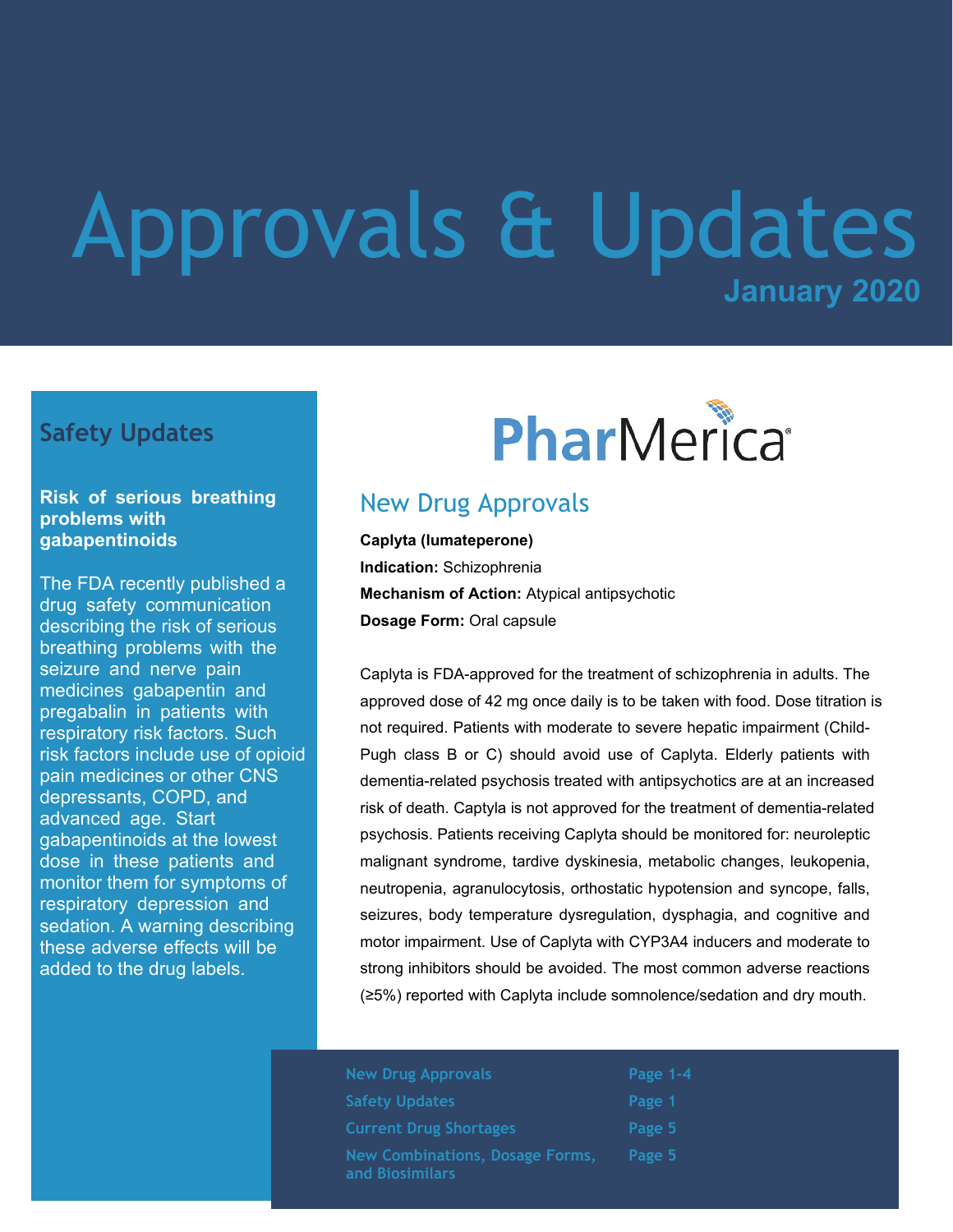## New Drug Approvals, Continued

**Conjupri (levamlodipine) Indication:** Hypertension **Mechanism of Action:** Dihydropyridine calcium channel blocker **Dosage Form:** Oral tablet

Conjupri's active ingredient is the pharmacologically active isomer of amlodipine. Conjupri is FDA-approved for the treatment of hypertension, alone or in combination with other antihypertensive agents, in patients ≥6 years of age. The recommended starting dose for adults is 2.5 mg orally once daily, with a maximum dose of 5 mg daily. Small, fragile, or elderly patients, as well as those with hepatic insufficiency, may be started on a reduced dose of 1.25 mg orally once daily. Additionally, the reduced dose of 1.25 mg daily may be used when adding Conjupri to other antihypertensive therapies. The pediatric starting dose is 1.25 mg to 2.5 mg once daily. Of note, doses ≥2.5 mg daily in pediatric patients have not been studied. As Conjupri contains the active S-enantiomer of amlodipine, the labeled warnings, interactions, and adverse events were reported for amlodipine in the package insert.

**Dayvigo (lemborexant) Indication:** Insomnia **Mechanism of Action:** Orexin receptor antagonist **Dosage Form:** Oral tablet

Dayvigo is FDA-approved for the treatment of adult patients with insomnia, characterized by difficulties with sleep onset and/or sleep maintenance. The recommended starting dose of 5 mg is to be taken immediately before going to bed and to be taken no more than once per night. Taking Dayvigo with or soon after a meal may delay the onset. The dose may be increased based on response and tolerability to the maximum of 10 mg once daily. The patient should allow at least 7 hours remaining before planned awakening before taking Dayvigo. Patients with moderate hepatic impairment should not exceed 5 mg daily, and the drug's use is not recommended for use in patients with severe hepatic impairment. Dayvigo is contraindicated in patients with narcolepsy. Avoid concomitant use of Dayvigo and moderate to strong CYP3A4 inhibitors or inducers. When using Dayvigo with weak CYP3A4 inhibitors, the maximum recommended dose is 5 mg daily. Monitor patients for: CNS depressant effects and daytime impairment, sleep paralysis, hypnagogic/hypnopompic hallucinations, cataplexy-like symptoms, complex sleep behaviors, and worsening of depression/suicidal ideation. Dayvigo has not been studied in patients with moderate to severe obstructive sleep apnea. The most common adverse reaction (≥5%) was somnolence. Dayvigo's controlled substance schedule is still to be determined.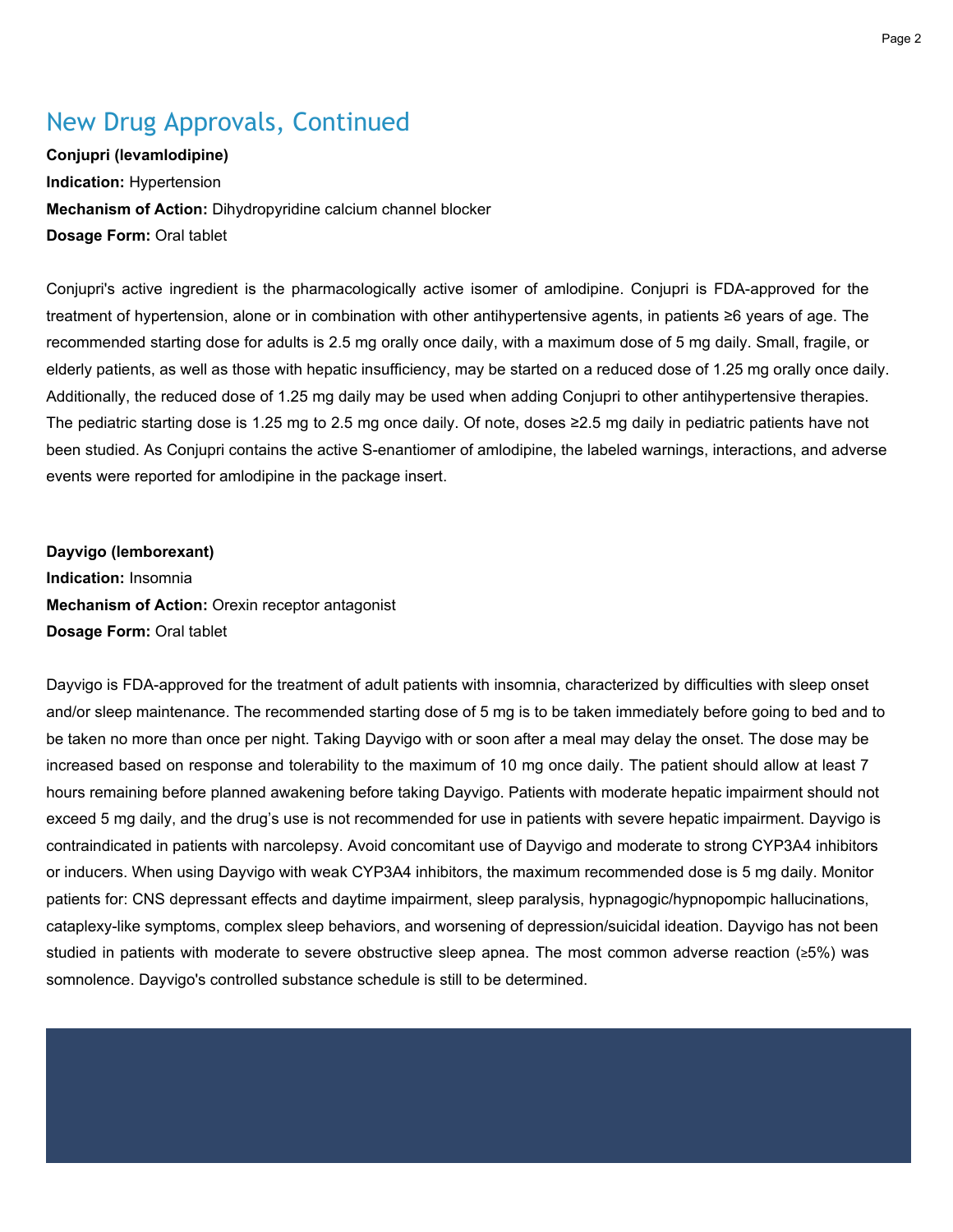## New Drug Approvals, Continued

**Enhertu (fam-trastuzumab deruxtecan-nxki) Indication:** Metastatic HER2-positive breast cancer **Mechanism of Action:** Humanized anti-HER2 IgG1 antibody **Dosage Form:** Injection for intravenous infusion

Enhertu is FDA-approved for unresectable or metastatic HER2-positive breast cancer in adults who have previously received 2 or more prior anti-HER2 based regimens in the metastatic setting. The approved dose of 5.4 mg/kg is given as an intravenous infusion once every 3 weeks until disease progression or unacceptable toxicity. The first infusion is given over 90 minutes with each subsequent infusion lasting 30 minutes if tolerated. Severe, life threatening, or fatal interstitial lung disease, including pneumonitis, can occur in patients treated with Enhertu. Advise patients to immediately report cough, dyspnea, fever, and/or any new or worsening respiratory symptoms. Exposure to Enhertu during pregnancy can cause embryo-fetal harm; counsel patients on the need for effective contraception during therapy and for at least 7 months following the last dose. Monitor patients for neutropenia and development of left ventricular dysfunction. Complete blood counts and left ventricular ejection fraction should be assessed prior to therapy and monitored throughout treatment. The most common adverse reactions (≥20%) reported are: nausea, fatigue, vomiting, alopecia, constipation, decreased appetite, anemia, neutropenia, diarrhea, leukopenia, cough and thrombocytopenia.

#### **Padcev (enfortumab vedotin-ejfv)**

**Indication:** Locally advanced or metastatic urothelial cancer **Mechanism of Action:** Anti-nectin-4 antibody **Dosage Form:** Injection for intravenous infusion

Padcev is FDA-approved for the treatment of adult patients with locally advanced or metastatic urothelial cancer who have previously received a programmed cell death receptor-1 (PD-1) or programmed cell death-ligand 1 (PD-L1) inhibitor and a platinum-containing chemotherapy in the neoadjuvant/adjuvant, locally advanced, or metastatic setting. The recommended dose of 1.25 mg/kg is given as an intravenous infusion over 30 minutes on days 1, 8, and 15 of a 28-day cycle until disease progression or unacceptable toxicity. Avoid use of Padcev in patients with moderate to severe hepatic impairment. Monitor blood glucose levels in patients with or at risk for diabetes, as diabetic ketoacidosis may occur in patients with or without preexisting diabetes and can be fatal. Monitor patients for peripheral neuropathy, ocular disorders, skin reactions, and embryo-fetal toxicity. While administering the infusion, monitor infusion site for suspected extravasation. Concomitant use of strong CYP3A4 inhibitors with Padcev can increase the exposure to monomethyl auristatin E (MMAE), which may increase the risk of toxicity. The most common adverse reactions (≥20%) reported with Padcev are: fatigue, peripheral neuropathy, decreased appetite, rash, alopecia, nausea, dysgeusia, diarrhea, dry eye, pruritus, and dry skin.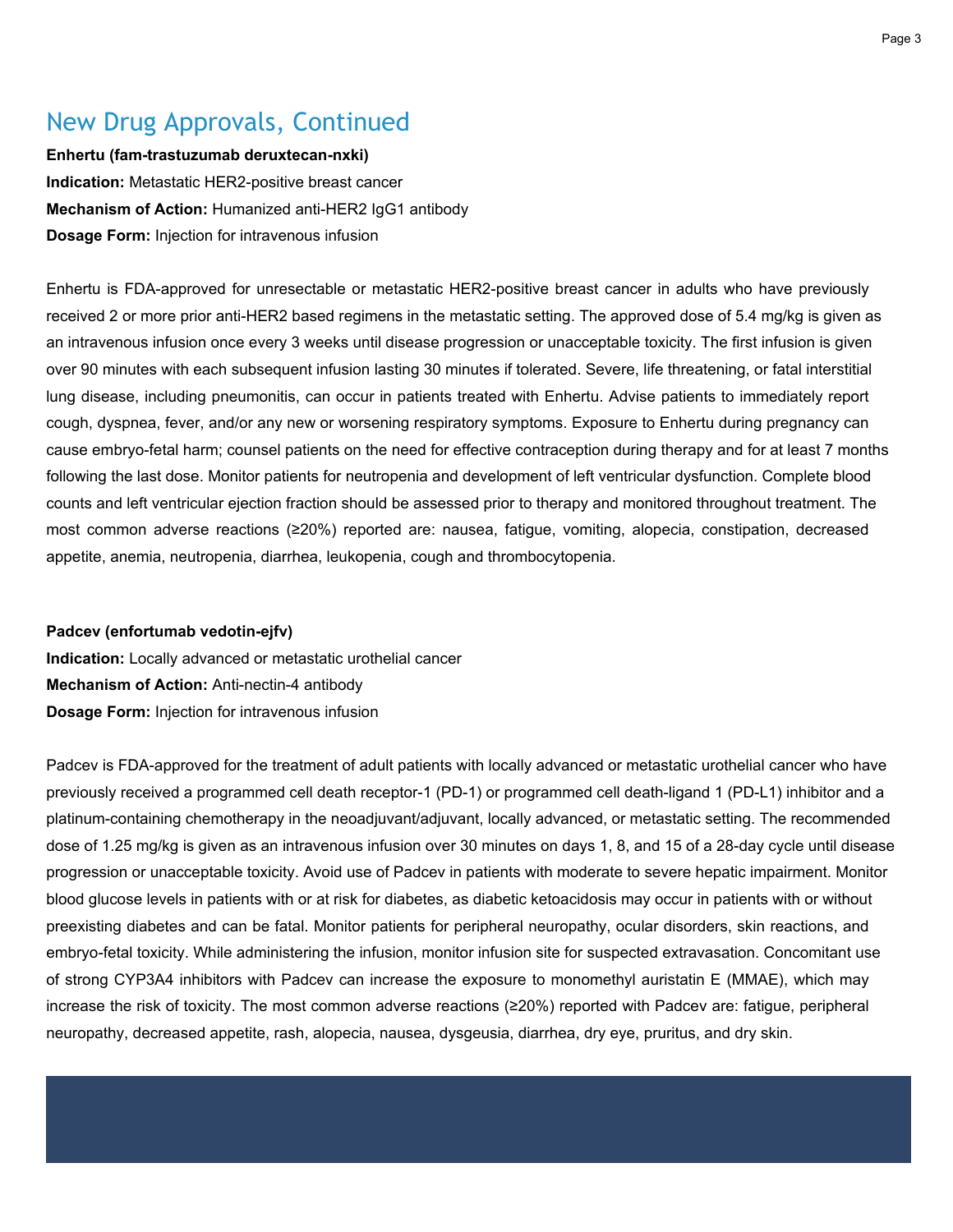### New Drug Approvals, Continued

#### **Ubrelvy (ubrogepant)**

**Indication:** Acute migraine treatment **Mechanism of Action:** Calcitonin gene-related peptide (CGRP) receptor antagonist **Dosage Form:** Oral tablet

Ubrelvy is FDA-approved for the acute treatment of migraine with or without aura. Ubrelvy is not indicated for use in prevention of migraines. The recommended dose of 50 mg or 100 mg is taken orally as needed with or without food. A second dose can be taken at least 2 hours after the initial dose. The maximum dose in a 24-hour period is 200 mg. In patients with severe renal or hepatic impairment, the recommended initial dose is 50 mg, with the option of a second 50 mg dose taken at least 2 hours after the initial dose. Avoid use in patients with end-stage renal disease. Ubrelvy is contraindicated with strong CYP3A4 inhibitors. Strong CYP3A4 inducers should be avoided while taking Ubrelvy, as it will result in reduction of Ubrelvy exposure. The most common adverse reactions (≥2%) reported include nausea and somnolence.

#### **Vyondys 53 (golodirsen)**

**Indication:** Duchenne muscular dystrophy (DMD) **Mechanism of Action:** Antisense oligonucleotide **Dosage Form:** Injection for intravenous infusion

Vyondys 53 is FDA-approved for the treatment of DMD in patients who have a confirmed mutation of the DMD gene that is amenable to exon 53 skipping. The recommended dose of 30 mg/kg is given weekly as an intravenous infusion over 35 to 60 minutes. Glomerular filtration rate should be measured prior to initiation of therapy. Monitor patients for hypersensitivity reactions during administration, including rash, pyrexia, pruritus, urticaria, dermatitis, and skin exfoliation, and consider slowing the infusion or interrupting therapy if these symptoms occur. Vyodnys 53 may cause renal toxicity based on animal data; therefore, renal function should be monitored throughout therapy. The most common adverse reactions (≥20%) reported were headache, pyrexia, fall, abdominal pain, nasopharyngitis, cough, vomiting, and nausea.

Note: This is not a comprehensive list. New drug approvals are reviewed for agents most relevant to the long-term care population.

# Creighton University Center for Drug Information & Evidence-Based Practice Drug Information Consultation Service

Monday through Friday 7:30am-3:30pm Central 1-800-561-3728 *Voicemail service is available after-hours*

Submit your questions online at: <http://creighton.edu/pharmerica>